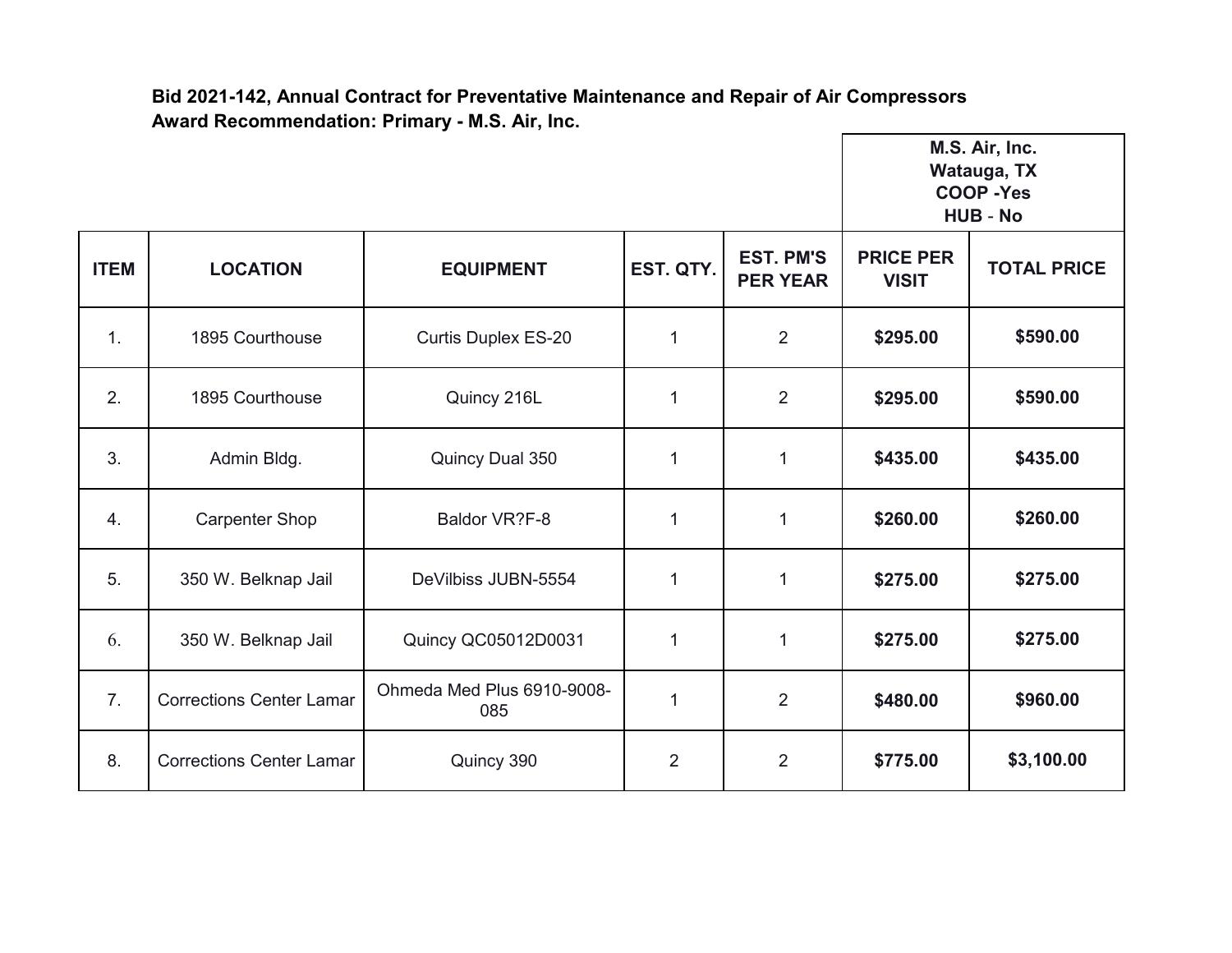**M.S. Air, Inc. Watauga, TX**

## **COOP -Yes HUB** - **No**

| <b>ITEM</b> | <b>LOCATION</b>                 | <b>EQUIPMENT</b>              | EST. QTY.      | <b>EST. PM'S</b><br><b>PER YEAR</b> | <b>PRICE PER</b><br><b>VISIT</b> | <b>TOTAL PRICE</b> |
|-------------|---------------------------------|-------------------------------|----------------|-------------------------------------|----------------------------------|--------------------|
| 9.          | <b>Corrections Center Lamar</b> | Speedair AGM07                | 1              | 2                                   | \$480.00                         | \$960.00           |
| 10.         | <b>Criminal Courts Bldg</b>     | Curtis D-96                   | $\mathbf 1$    | $\overline{2}$                      | \$340.00                         | \$680.00           |
| 11.         | <b>Criminal Courts Bldg</b>     | <b>Quincy Duplex</b>          | $\mathbf 1$    | 2                                   | \$475.00                         | \$950.00           |
| 12.         | <b>Criminal Justice Bldg</b>    | Chinook (Ser: #838203)        | 1              | 2                                   | \$295.00                         | \$590.00           |
| 13.         | <b>Criminal Justice Bldg</b>    | Curtis D-96                   | 1              | $\overline{2}$                      | \$295.00                         | \$590.00           |
| 14.         | <b>Family Law Center</b>        | Gen. Air Products LT620100A   | $\mathbf{1}$   | $\mathbf{1}$                        | \$290.00                         | \$290.00           |
| 15.         | <b>Family Law Center</b>        | Gen. Air Products OL21533AC   | $\mathbf{1}$   | 1                                   | \$290.00                         | \$290.00           |
| 16.         | Family Law Center Garage        | Gen. Air Products OL635-50-AC | $\mathbf 1$    | 1                                   | \$385.00                         | \$385.00           |
| 17.         | <b>ME's Office</b>              | Atlas Copco GA18P             | $\overline{2}$ | $\overline{2}$                      | \$545.00                         | \$2,180.00         |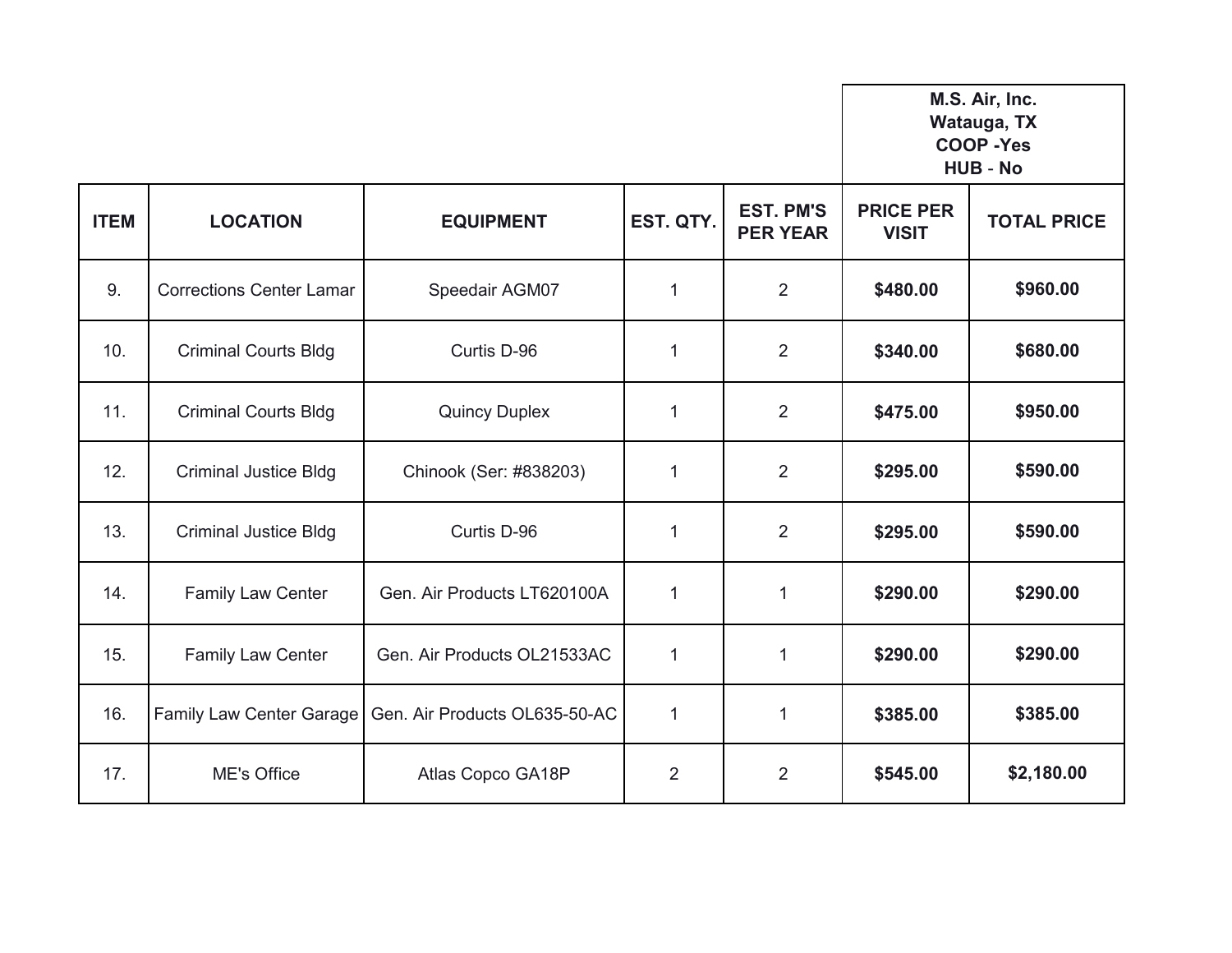**M.S. Air, Inc. Watauga, TX**

## **COOP-Yes HUB - No**

| <b>ITEM</b> | <b>LOCATION</b>                             | <b>EQUIPMENT</b>               | EST. QTY.    | <b>EST. PM'S</b><br><b>PER YEAR</b> | <b>PRICE PER</b><br><b>VISIT</b> | <b>TOTAL PRICE</b> |
|-------------|---------------------------------------------|--------------------------------|--------------|-------------------------------------|----------------------------------|--------------------|
| 18.         | Precinct 1                                  | Challenge Air 07E85-012        | 1            | $\mathbf 1$                         | \$275.00                         | \$275.00           |
| 19.         | Precinct 1                                  | Champion HR 10-12              | $\mathbf{1}$ | $\mathbf 1$                         | \$275.00                         | \$275.00           |
| 20.         | Reprod/Recyc. Ctr.                          | Ingersoll Rand SSE-E           | $\mathbf{1}$ | 1                                   | \$295.00                         | \$295.00           |
| 21.         | <b>TC Plaza Bldg</b>                        | Gen. Air Products OL11016AC    | $\mathbf{1}$ | 1                                   | \$375.00                         | \$375.00           |
| 22.         | <b>Taylor Parking Garage</b>                | Curtis Duplex 0-96             | $\mathbf{1}$ | $\mathbf{1}$                        | \$500.00                         | \$500.00           |
| 23.         | Tim Curry Justice Ctr.                      | General Air Products LT900150B | $\mathbf{1}$ | $\mathbf 1$                         | \$395.00                         | \$395.00           |
| 24.         | Tom Vandergriff Civil<br><b>Courts Bldg</b> | General OL610V00AZCT           | $\mathbf{1}$ | 1                                   | \$250.00                         | \$250.00           |
| 25.         | <b>Resource Connection</b>                  | Champion VR5-8                 | 1            | $\mathbf{1}$                        | \$250.00                         | \$250.00           |
| 26.         | Plaza Garage                                | GAST 6GCA-12-M616NEX           | $\mathbf{1}$ | 1                                   | \$250.00                         | \$250.00           |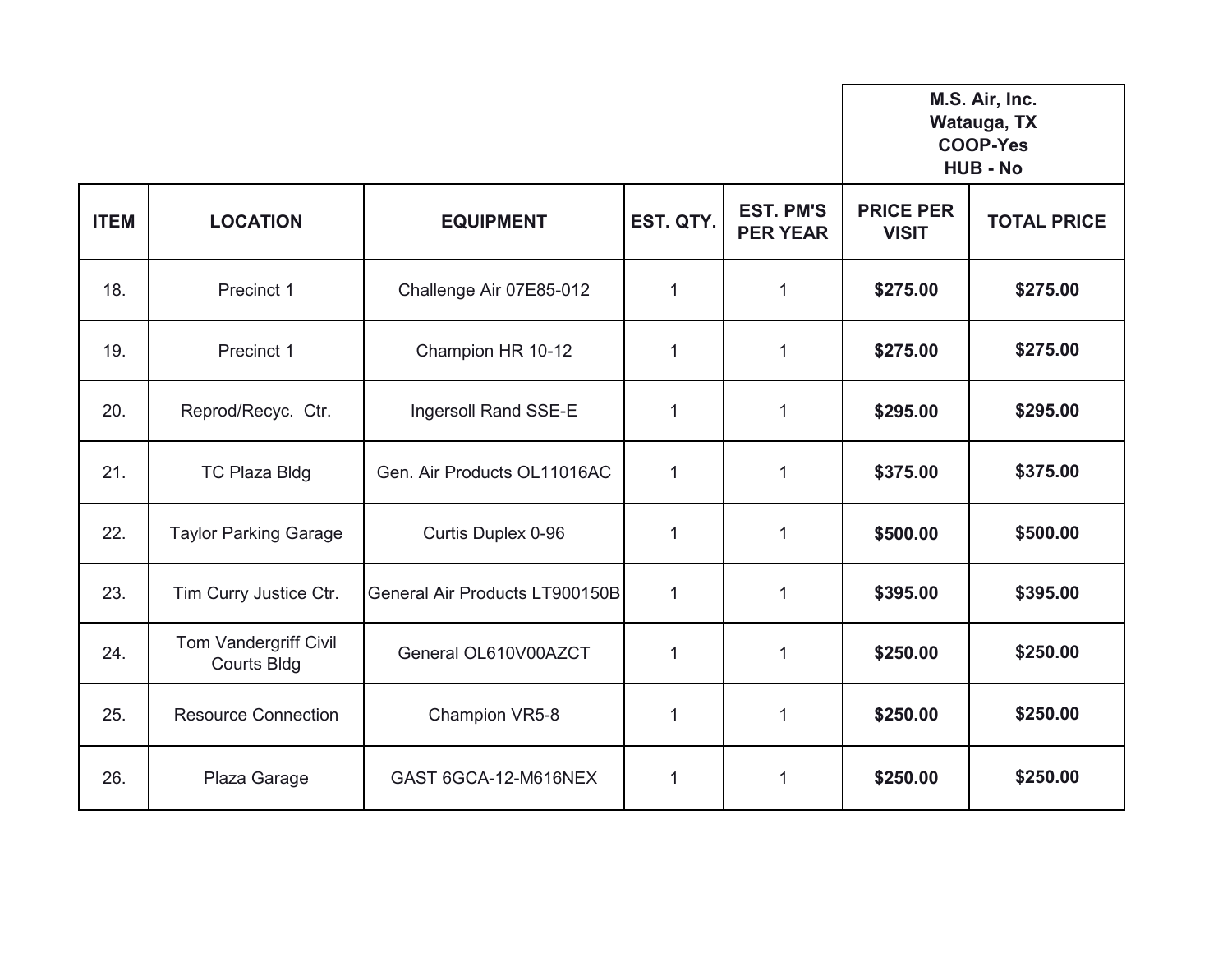|             |                                                 |                                              |             |                                     | M.S. Air, Inc.<br>Watauga, TX<br><b>COOP-Yes</b><br><b>HUB - No</b> |                    |
|-------------|-------------------------------------------------|----------------------------------------------|-------------|-------------------------------------|---------------------------------------------------------------------|--------------------|
| <b>ITEM</b> | <b>LOCATION</b>                                 | <b>EQUIPMENT</b>                             | EST. QTY.   | <b>EST. PM'S</b><br><b>PER YEAR</b> | <b>PRICE PER</b><br><b>VISIT</b>                                    | <b>TOTAL PRICE</b> |
|             | <b>SUB-TOTAL FOR ALL PM VISITS, ITEMS 1-26:</b> |                                              |             |                                     | \$16,265.00                                                         |                    |
|             | <b>Percentage Mark-Up for Parts:</b>            |                                              |             |                                     |                                                                     | 30%                |
| 27.         | <b>Licensed Repair Person</b>                   | <b>Hourly Rate</b><br>8:00 a.m. to 5:00 p.m. | 22          |                                     | \$105.00                                                            | \$2,310.00         |
| 28.         | <b>Helper or Licensed Rate</b>                  | <b>Hourly Rate</b><br>8:00 a.m. to 5:00 p.m. | $\mathbf 1$ |                                     | \$85.00                                                             | \$85.00            |
| 29.         | <b>Licensed Repair Person</b>                   | <b>Hourly Rate</b><br>5:00 p.m. to 8:00 a.m. | 1           |                                     | \$150.00                                                            | \$150.00           |
| 30.         | <b>Helper or Licensed Rate</b>                  | <b>Hourly Rate</b><br>5:00 p.m. to 8:00 a.m. | $\mathbf 1$ |                                     | \$125.00                                                            | \$125.00           |
| 31.         | <b>Licensed Repair Person</b>                   | Hourly Rate Weekends &<br>Holidays           | 1           |                                     | \$150.00                                                            | \$150.00           |
| 32.         | <b>Helper or Licensed Rate</b>                  | Hourly Rate Weekends &<br>Holidays           | $\mathbf 1$ |                                     | \$125.00                                                            | \$125.00           |